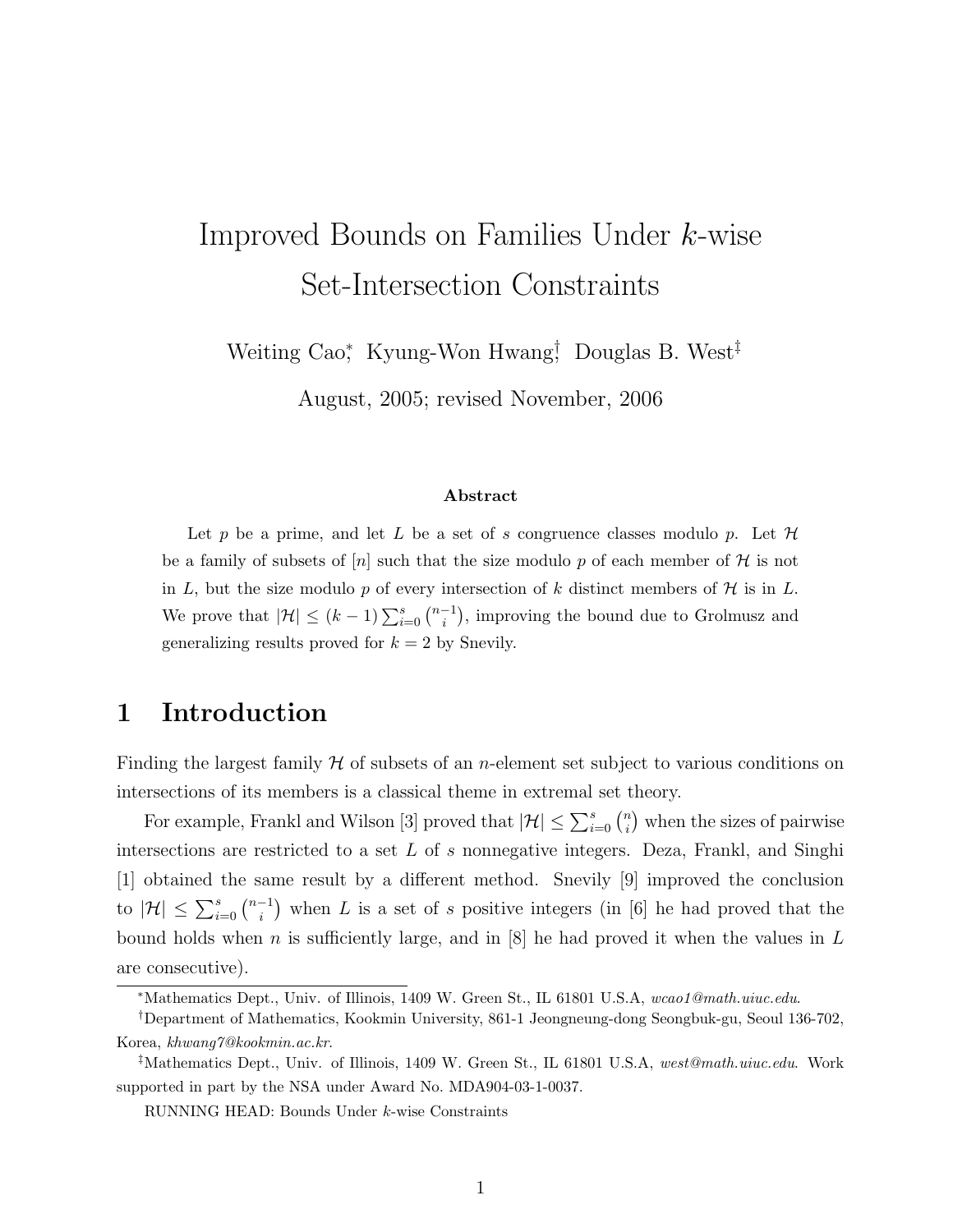In [6], Snevily also proved a modular version of the result. That is, if the pairwise intersection sizes lie in  $s$  congruence classes modulo  $p$ , where  $p$  is a prime, and the sizes of the members of  $\mathcal H$  themselves avoid these s classes, then  $|\mathcal H|\leq \sum_{i=0}^s{n-1\choose i}$  $\binom{-1}{i}$ . Our main result generalizes Snevily's result to the setting of restrictions on the intersections of  $k$  distinct members of the family; his result is the special case  $k = 2$ .

Throughout the paper,  $p$  is a fixed prime number,  $L$  is a fixed set of  $s$  congruence classes modulo p, and  $c_p(S)$  is the congruence class of |S| modulo p. Also let  $2^n$  be the family of all subsets of [n]. For  $k \in \mathbb{N}$ , a k-wise p-modular L-intersecting family in  $2^n$  is a family H of subsets of [n] such that  $c_p(H) \notin L$  for all  $H \in \mathcal{H}$ , but  $c_p(H_1 \cap \cdots \cap H_k) \in L$  whenever  $H_1, \ldots, H_k$  are distinct members of  $\mathcal{H}$ .

We study the maximum size of such families. When  $k = 1$ , the maximum size is 0, trivially. Using matrices, Grolmusz [4] proved a general upper bound.

**Theorem 1** (Grolmusz [4]) If H is a k-wise p-modular L-intersecting family in  $2^n$  and  $|L| = s$ , then

$$
|\mathcal{H}| \le (k-1) \sum_{i=0}^{s} \binom{n}{i}.
$$

Grolmusz and Sudakov [5] gave another proof of this bound using multilinear polynomials. Furthermore, under the additional restriction that  $c_p(H) \in S$  for all  $H \in \mathcal{H}$ , where S is a set of size t contained in  $\{s - t, \ldots, p - 1\} - L$ , they proved the tighter bound  $|\mathcal{H}| \leq$  $(k-1)\sum_{i=s-t+1}^{s} {n \choose i}$ <sup>n</sup><sub>i</sub>). Szabo and Vu [10] proved that if  $\sum_{i=0}^{s} {n \choose i}$  $\binom{n}{i} \geq \lfloor \log_p(k-1) \rfloor$ , then  $|\mathcal{H}| \leq (k-1) \left(\sum_{i=0}^s {n \choose i} \right)$  $\binom{n}{i} - \lfloor \log_p(k-1) \rfloor + 1$ . Also, Füredi and Sudakov [2] proved that  $|\mathcal{H}| \leq \frac{k+s-1}{s+1} \binom{n}{s}$  $\binom{n}{s}$  +  $\sum_{i\leq s-1}\binom{n}{i}$  $\binom{n}{i}$  when *n* is sufficiently large, and this is asymptotically sharp.

In this paper, we improve the main bound of Theorem 1 by replacing  $\binom{n}{i}$  $\binom{n}{i}$  with  $\binom{n-1}{i}$  $\binom{-1}{i}$  in the sum. We also further improve the upper bound to  $(k-1)$  $\binom{n}{s}$  $s$ ) when  $L = \{0, 1, \ldots, s-1\}$ ; this improves the bound by keeping only the top two terms of the sum. Snevily [9] conjectured for the case  $k = 2$  that the improved bound of  $\binom{n}{s}$  $s$ ) also holds for every L. Our proofs follow the techniques of Snevily and of Grolmusz and Sudakov, again relying on multilinear polynomials and dimension of vector spaces.

A non-modular version follows by taking  $p > n$ . If L is a set of s nonnegative integers, and  $\mathcal{H} \subseteq 2^n$  satisfies  $|H| \notin L$  for  $H \in \mathcal{H}$  and  $|H_1 \cap \cdots \cap H_k| \in L$  whenever  $H_1, \ldots, H_k$  are distinct sets in  $\mathcal{H}$ , then the same bound  $|\mathcal{H}| \leq (k-1) \sum_{i=0}^{s} {n-1 \choose i}$  $\binom{-1}{i}$  holds, with improvement to  $|\mathcal{H}| \leq (k-1) \binom{n}{s}$  $s$ ) when  $L = \{0, \ldots, s - 1\}$ . Snevily [7] proved the special case of the last improvement for  $k = 2$ ; again, our proofs extend his methods.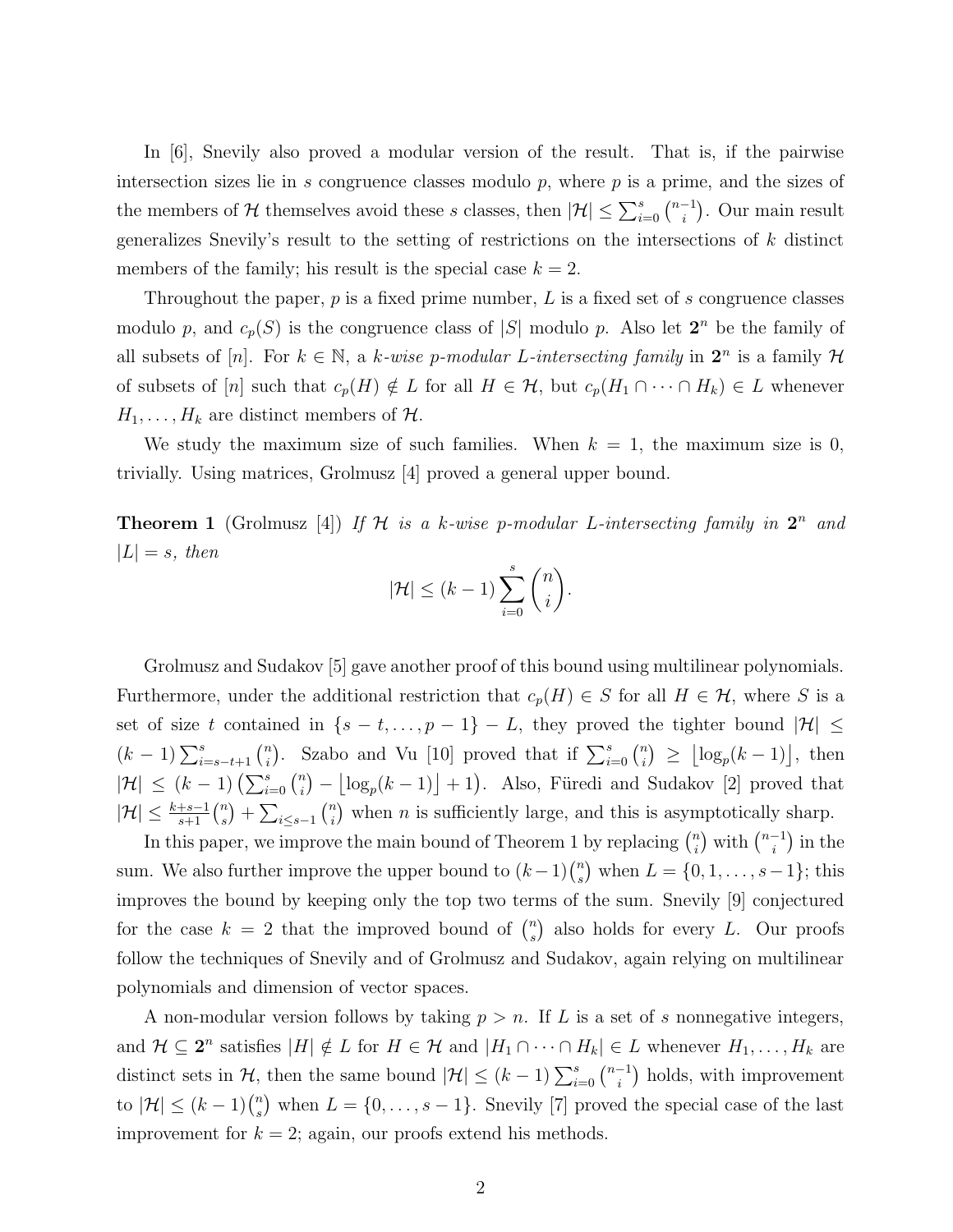When *n* is sufficiently large, the Füredi–Sudakov bound of  $\frac{k+s-1}{s+1} \binom{n}{s}$  $s^{(n)}(n^s)$  is stronger, and it does not need the condition that  $|H| \notin L$  for  $H \in \mathcal{H}$ . The Grolmusz–Sudakov bound of  $(k-1)\sum_{i=0}^{s} {n \choose i}$  $\binom{n}{i}$  in the non-modular case also does not need the condition that  $|H| \notin L$ . Note, however, that when  $k = 2$  and  $L = \{0, \ldots, s - 1\}$ , the family  $H$  consisting of all sets in  $2^n$  with size at most s has intersection sizes in L and has size  $\sum_{i=0}^s \binom{n}{i}$  $\binom{n}{i}$ . Thus the improvement to  $\binom{n}{s}$  $s$ ) is not available without some restriction, such as  $|H| \notin L$ .

Our bound of  $(k-1)\sum_{i=0}^{s} {n-1 \choose i}$  $i$ <sup>-1</sup>) is achieveable when  $k = 2$  if the condition  $c_p(H) \notin L$ is dropped, by letting  $L = \{1, \ldots, s\}$  and letting H consist of all sets of size at most  $s + 1$ containing the element 1. We do not know whether our upper bound is ever sharp when the family also satisfies the condition  $c_p(H) \notin L$  that is needed for our proof of the upper bound.

Finally, we mention one more conjecture by Snevily [9] that would extend some of these results (for  $k = 2$ ) in a "cross-intersection" setting. He conjectured for any set L of positive integers that if  $H_1, \ldots, H_m$  and  $H'_1, \ldots, H'_m$  are two families in  $2^n$  such that  $|H_i \cap H'_j| \in L$ for  $i \neq j$  but  $|H_i \cap H'_i| = 0$  for all i, then  $m \leq {n \choose |L|}$  $\binom{n}{|L|}$ .

### 2 The Proof

Applications of the polynomial method to extremal set theory problems often use the "triangular argument". The polynomials may have many variables.

**Proposition 2** Polynomials  $f_1, \ldots, f_m$  are linearly independent on a domain S if there are points  $y^{(1)}, \ldots, y^{(m)}$  in S such that  $f_i(y^{(j)})$  is nonzero when  $i = j$  and zero when  $i > j$ .

**Proof.** Assume that some linear combination  $\sum_{i=1}^{m} c_i f_i$  is identically zero on S. Evaluate successively at the points  $y^{(1)}, \ldots, y^{(m)}$ . When evaluating at  $y^{(j)}$ , assume that the previous evaluations have shown that  $c_1 = \cdots = c_{j-1} = 0$ . By hypothesis,  $c_i f_i(y^{(j)}) = 0$  for  $i > j$ , but  $f_j(y^{(j)}) \neq 0$ . Hence  $\sum_{i=1}^m c_i f_i(y^{(j)} = 0)$  requires  $c_j = 0$ . Induction yields that all coefficients are 0. Hence there is no equation of dependence.  $\Box$ 

In the technical lemma that we use to prove the main theorem, we invoke the triangular argument three times.

**Lemma 3** Let  $A_1, \ldots, A_m$  and  $B_1, \ldots, B_m$  be subsets of [n], and let p be a prime and s be a positive integer. For  $1 \leq i \leq m$ , let  $L_i = \{c_p(A_{i+1} \cap B_i), \ldots, c_p(A_m \cap B_i)\}\$ . If

1) Each  $L_i$  has size at most s and does not contain  $c_p(A_i \cap B_i)$ , and

2) There exist  $r \in [m]$  and  $z \in [n]$  with  $z \notin A_i \cup B_i$  for  $i \leq r$  and  $z \in A_i \cap B_i$  for  $i > r$ , then  $m \leq \sum_{i=0}^{s} {n-1 \choose i}$  $\binom{-1}{i}$ .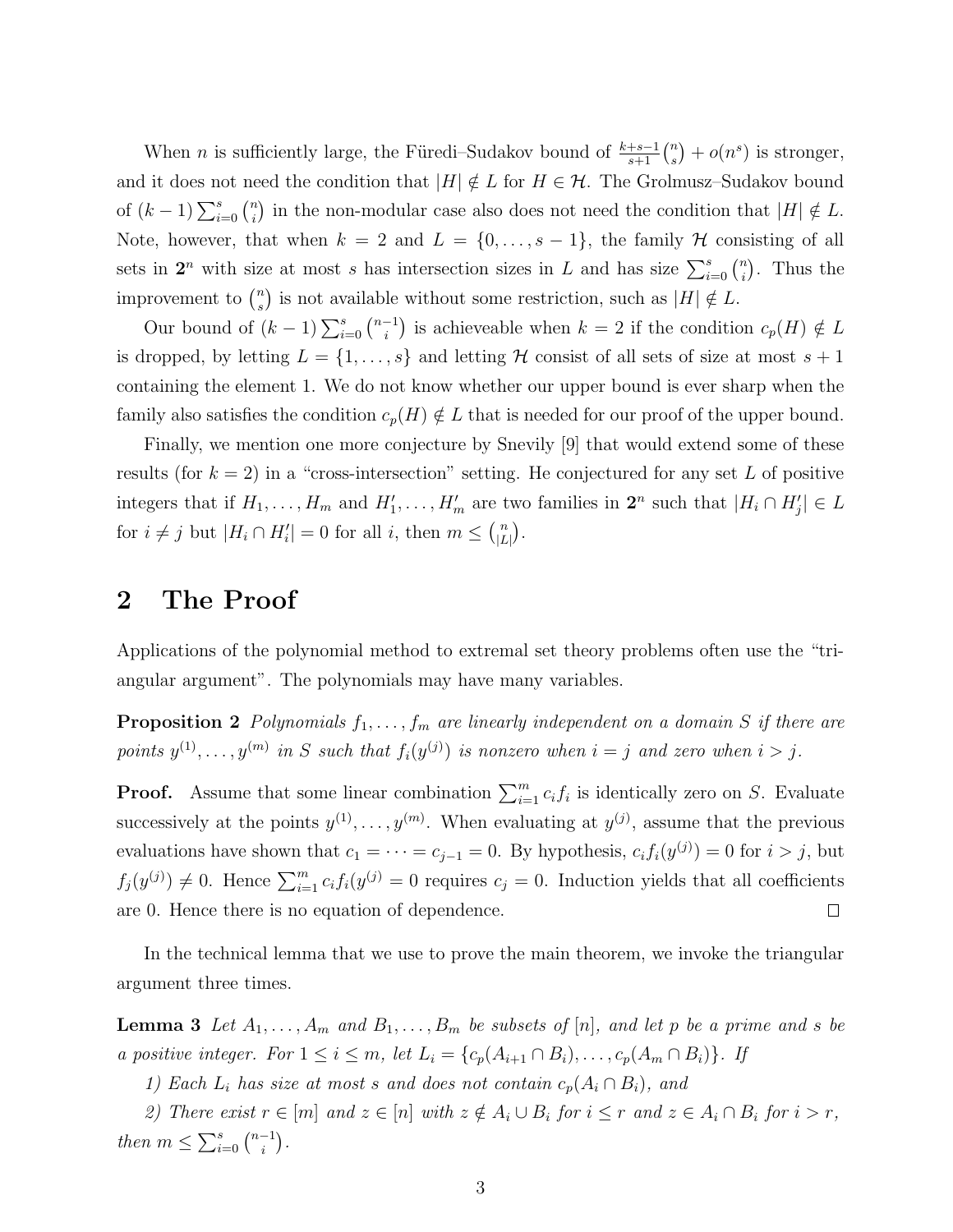**Proof.** We perform all computations in the field  $\mathbb{F}_p$  of order p, and hence we write congruence as equality. Let  $u^{(j)}$  and  $v^{(i)}$  denote the incidence vectors of  $A_j$  and  $B_i$ , respectively. Note that  $u^{(j)} \cdot v^{(i)} = |A_j \cap B_i|$ . These vectors are *n*-dimensional; we also use x as a vector of *n* variables  $(x_1, \ldots, x_n)$ .

For  $1 \leq i \leq m$ , define a polynomial  $f_i$  by  $f_i(x) = \prod_{l \in L_i} (x \cdot v^{(i)} - l)$ . By the hypotheses,

$$
f_i(u^{(i)}) = \prod_{l \in L_i} (|A_i \cap B_i| - l) \neq 0 \text{ for } 1 \leq i \leq m,
$$
  

$$
f_i(u^{(j)}) = \prod_{l \in L_i} (|A_j \cap B_i| - l) = 0 \text{ for } 1 \leq i < j \leq m.
$$

Let  $C_1, \ldots, C_t$  be the family of all subsets of [n] with size at most  $s - 1$  that do not contain element z, indexed in nondecreasing order of size. Let  $w^{(i)}$  be the incidence vector of  $C_i$ . Note that  $t = \sum_{j=0}^{s-1} \binom{n-1}{j}$  $j^{-1}$ ). For  $1 \leq i \leq t$ , define

$$
h_i(x) = \prod_{j \in C_i} x_j
$$
 and  $g_i(x) = (x_z - 1)h_i(x)$ .

Note that  $g_1(x) = (x_z - 1)$ , since the product over an empty set is 1.

Each  $f_i$  and  $g_i$  is a product of at most s linear factors. On the restricted domain  $\{0,1\}^n$ , exponentiation of variables has no effect. Hence on this domain, each term in the expansion of such a polynomial can be expressed as a constant multiple of a product of at most s distinct variables. We conclude that the restrictions of these polynomials to  $\{0,1\}^n$  lie in a space of dimension  $\sum_{j=0}^{s} {n \choose j}$  $j^{(n)}$ . Since  $t = \sum_{j=1}^{s} {n-1 \choose j-1}$  $_{j-1}^{n-1}$  and  $\binom{n}{j}$  $\binom{n}{j} - \binom{n-1}{j-1}$  $\binom{n-1}{j-1} = \binom{n-1}{j}$  $\binom{-1}{j}$ , to prove the desired bound on m it suffices to show that the set  $\{f_1, \ldots, f_m\} \cup \{g_1, \ldots, g_t\}$  is linearly independent on  $\{0, 1\}^n$ .

The triangular argument (with indices in reverse order) shows that  $\{f_1, \ldots, f_m\}$  is independent, because  $f_i(u^{(j)}) \neq 0$  if  $j = i$  and  $f_i(u^{(j)}) = 0$  if  $j > i$ .

To show that  $\{g_1, \ldots, g_t\}$  is independent, it suffices to show independence for  $\{h_1, \ldots, h_t\}$ . Again we use the triangular argument. Since  $h_i$  is the product of the positions in the incidence vector corresponding to  $C_i$ , we have  $h_i(w^{(i)}) = 1 \neq 0$ . If  $i > j$ , then  $C_i$  contains an element not in  $C_j$ . Hence  $h_i(x)$  has as a factor a variable that is 0 in  $w^{(j)}$ , and  $h_i(w^{(j)}) = 0$ .

Finally, to show independence of the full set, let

$$
\sum_{i=1}^{m} \alpha_i f_i(x) + \sum_{j=1}^{t} \beta_j g_j(x) = 0
$$

be an equation of dependence valid on  $\{0,1\}^n$ . Recall that  $z \in A_i$  if and only if  $i > r$ . Let  $A_i' = A_i \cup \{z\}$ , with incidence vector  $y^{(i)}$ . On each  $y^{(i)}$ , the contribution of the second sum is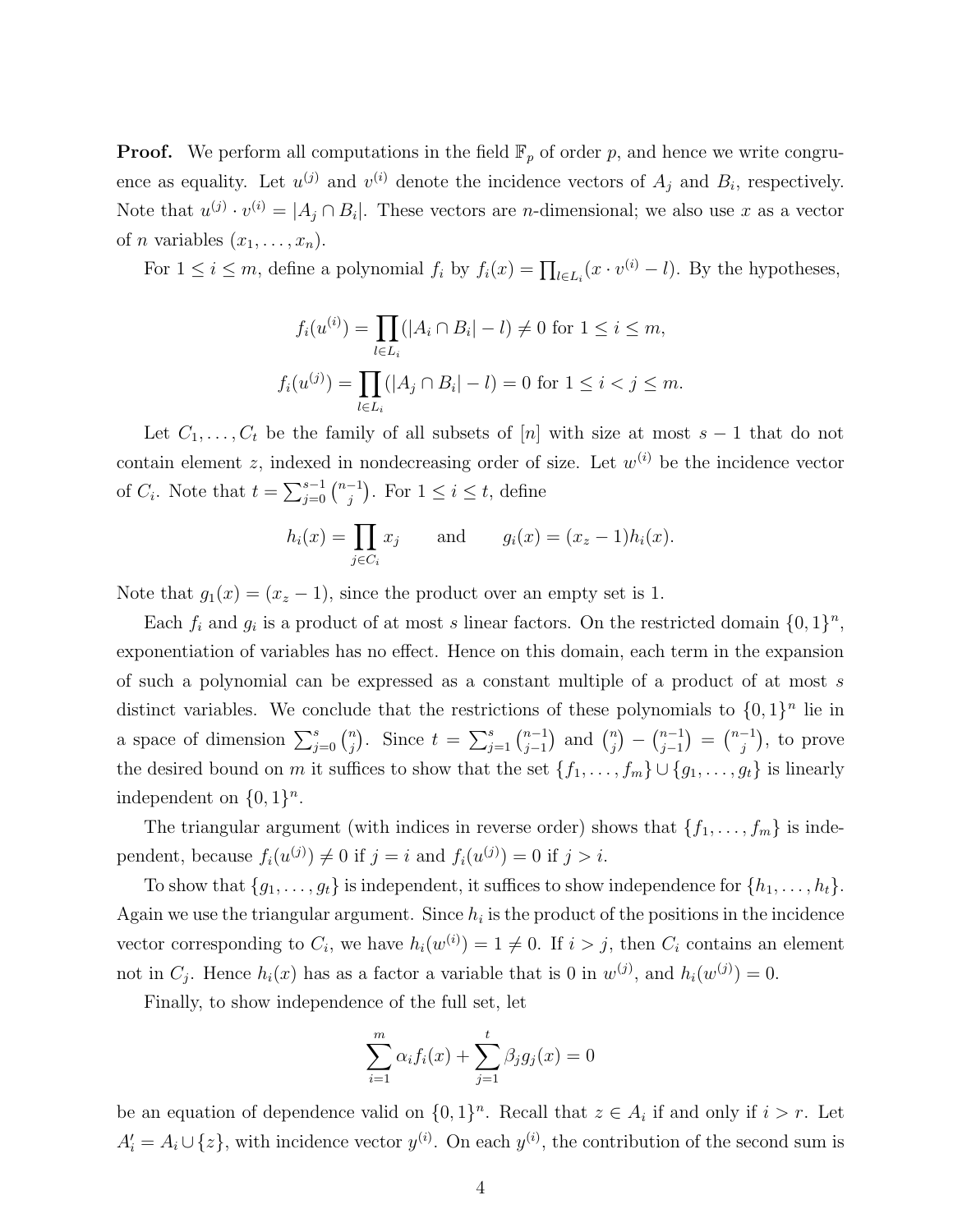always 0. Also  $f_i(y^{(j)}) = f_i(u^{(j)})$  for  $i \leq j$ , since  $A'_j \cap B_i = A_j \cap B_i$  if  $i \leq j$  (we have  $A'_j = A_j$ if  $j > r$ , and  $z \notin B_i$  if  $j \leq r$ ). Hence  $f_i(y^{(j)}) \neq 0$  if  $j = i$  and  $f_i(y^{(j)}) = 0$  if  $j > i$ . By the triangular argument,  $\alpha_1 = \cdots = \alpha_m = 0$ . Since  $\{g_1, \ldots, g_t\}$  is linearly independent, we now also have  $\beta_1 = \cdots = \beta_t = 0$ .  $\Box$ 

We need a slight variation for the improvement when  $L = \{0, ..., s-1\}$ . The proof is even simpler than for Lemma 3, so we merely stress the differences and give fewer details.

**Lemma 4** Let  $A_1, \ldots, A_m$  and  $B_1, \ldots, B_m$  be subsets of [n], and let p be a prime and s be a positive integer. Let  $L = \{0, \ldots, s - 1\}$ . If  $c_p(A_j \cap B_i) \in L$  for  $j > i$  and  $c_p(A_i \cap B_i) \notin L$ , then  $m \leq {n \choose s}$  $\binom{n}{s}$ .

**Proof.** Define  $u^{(i)}$ ,  $v^{(i)}$ , and  $f_i$  as in the proof of Lemma 3, with  $L_i = L$  for all i. Also define  $C_1, \ldots, C_t$  and  $w^{(1)}, \ldots, w^{(t)}$  and  $h_1, \ldots, h_t$  as before, but without excluding any element of [n] from presence in  $C_1, \ldots, C_t$ . Thus now  $t = \sum_{j=0}^{s-1} {n \choose j}$  $\binom{n}{j}$ , and proving independence of  $\{h_1, \ldots, h_t\} \cup \{f_1, \ldots, f_m\}$  leaves  $m \leq {n \choose s}$  $\binom{n}{s}$ .

Independence follows from a single application of the triangular argument. Evaluate in order at  $w^{(1)}, \ldots, w^{(t)}$  and then  $u^{(1)}, \ldots, u^{(m)}$  (also index  $h_1, \ldots, h_t$  and then  $f_m, \ldots, f_1$ ). As before,  $h_i(w^{(j)})$  is 1 if  $i = j$  and 0 if  $i > j$ . Since  $|C_j| < s$ , we have  $w^{(j)} \cdot y \in L$  whenever  $w^{(j)}$ is the incidence vector of  $C_j$  and  $y \in \{0,1\}^n$ ; thus  $f_i(w^{(j)}) = 0$  for all i and j. Finally, the hypotheses again yield  $f_i(u^{(j)}) = 0$  for  $j > i$  and  $f_i(u^{(j)}) \neq 0$  for  $j = i$ .  $\Box$ 

In the proof of the main theorem, the factor  $k-1$  arises in the bound from a procedure that extracts up to  $k-1$  members of H at a time. This idea originates with Grolmusz and Sudakov [5].

**Theorem 5** If  $H$  is a k-wise p-modular L-intersecting family in  $2^n$ , then

$$
|\mathcal{H}| \le (k-1) \sum_{i=0}^{s} \binom{n-1}{i}.
$$

Furthermore, if  $L = \{0, \ldots, s-1\}$ , then  $|\mathcal{H}| \leq (k-1) \binom{n}{s}$  $\binom{n}{s}$  .

**Proof.** We repeatedly delete subsets of  $H$  until  $H$  is empty. The *i*th step deletes at most k – 1 members of H and produces subsets  $A_i$  and  $B_i$  of [n]. Hence we obtain  $A_1, \ldots, A_m$  and  $B_1, \ldots, B_m$  with  $m \geq |\mathcal{H}|/(k-1)$ . The claim then follows by showing that these families satisfy the conditions of Lemmas 3 and 4 in the general and special cases.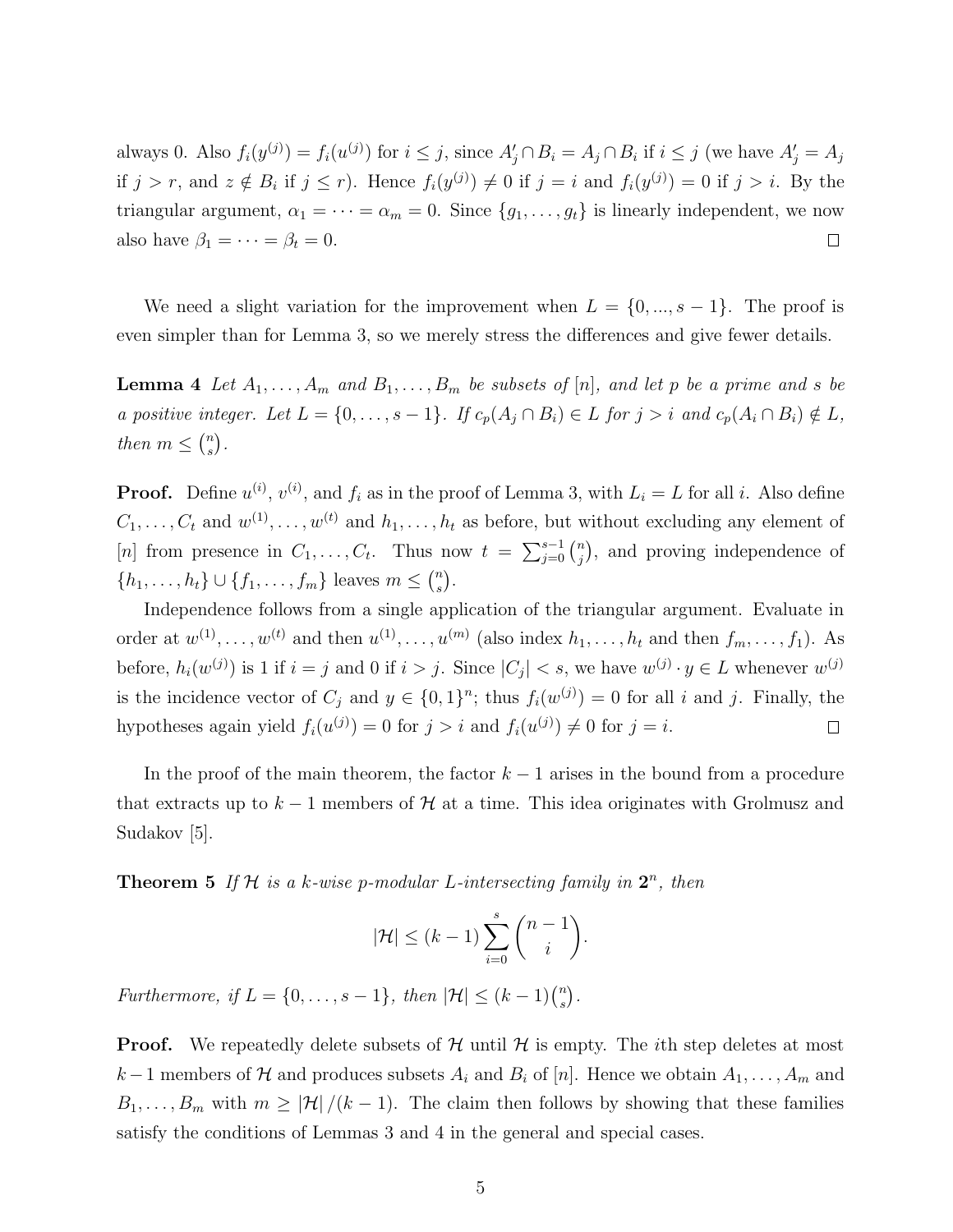If H remains nonempty after  $i-1$  steps, then move some sets from H to a family G as follows. First choose a remaining set  $H_1 \in \mathcal{H}$  such that  $1 \notin H_1$ , if any exists; otherwise, choose any remaining member of  $\mathcal H$  as  $H_1$ . Delete  $H_1$  from  $\mathcal H$  and initialize  $\mathcal G = \{H_1\}$ .

Having moved  $H_1, \ldots, H_{j-1}$  from  $\mathcal H$  to  $\mathcal G$ , move some  $H_j \in \mathcal H$  if  $c_p(H_1 \cap \cdots \cap H_j) \notin L$ . Continue until no remaining member of H has this property. Since H is a k-wise p-modular L-intersecting family, fewer than k sets move. With  $\mathcal{G} = \{H_1, \ldots, H_d\}$  at the end, let  $A_i = H_1$  and  $B_i = \bigcap_{j=1}^d H_j$ . This completes the *i*th step. Note that if  $1 \in A_i$ , then also  $1 \in B_i$ , since  $1 \in H_1$  implies that all remaining members of H contain the element 1.

Due to the termination condition for the *i*th step, every remaining  $H \in \mathcal{H}$  after the *i*th step has the property that  $c_p(H \cap B_i) \in L$ . Thus  $c_p(A_j \cap B_i) \in L$  for  $j > i$ , and  $L_i \subseteq L$ . Also,  $c_p(A_i \cap B_i) = c_p(B_i) \notin L$ ; when  $d > 1$  this holds by construction, and when  $d = 1$  it holds by the hypothesis that  $c_p(H) \notin L$  for all  $H \in \mathcal{H}$ .

We have ensured that  $c_p(A_i \cap B_i) \notin L$  and that  $c_p(A_j \cap B_i) \in L$  for  $j > i$ . Also, the preference for members of H avoiding 1 ensures the existence of r such that  $1 \notin A_i \cup B_i$  for  $i \leq r$  and  $1 \in A_i \cap B_i$  for  $i > r$ ; after the rth step, all remaining members of H contain element 1. Thus the conditions of Lemmas 3 and 4 hold in the general and special cases, respectively, as desired.  $\Box$ 

#### Acknowledgement

The authors thank Zoltán Füredi for bringing the problem to our attention and the referees for their insightful comments.

## References

- [1] M. Deza, P. Frankl, and N. M. Singhi, On functions of strength t, Combinatorica 3 (1983), 331–339.
- [2]  $Z.$  Furedi and B. Sudakov, *Extremal set-systems with restricted k-wise intersections*, J. Comb. Theory Ser. A 105 (2004), 143–159.
- [3] P. Frankl and R. M. Wilson, Intersection theorems with geometric consequences, Combinatorica. 1 (1981), 357–368.
- [4] V. Grolmusz, Set systems with restricted multiple intersections, Electron. J. Combin. 9  $(2002)$  #R8, 10pp.